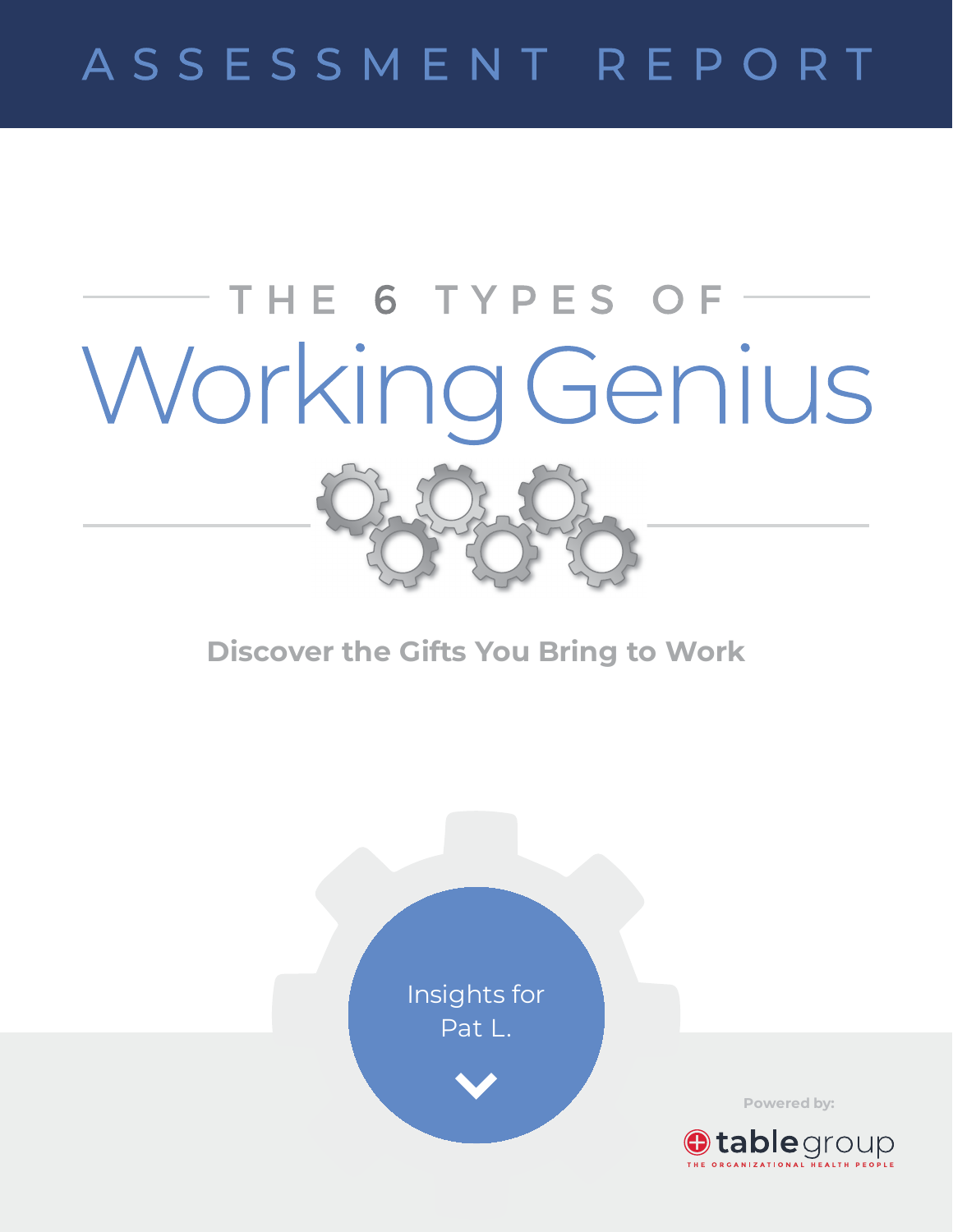# **An Overview of Working Genius**

PAT, the process you're about to go through takes a few minutes, but it's pretty simple. Everyone has natural talents and gifts when it comes to work. As it turns out, there are six different types of gifts that are required of any group of people trying to get something done. Those types are described in the chart below.

Two of those six types come naturally to you, meaning that you are good at them and that they give you energy and joy. We call these your areas of **Working Genius**. Two of them are neither natural nor energizing for you, and most likely, you aren't particularly good at doing them. We call these your areas of **Working Frustration**. Finally, two types fall in between; you can do them fairly well, maybe even very well, but you don't derive great joy or energy from them. These are your areas of **Working Competency**.

The purpose of this report is to help you identify your areas of Working Genius, Competency and Frustration, and to allow you to make adjustments in your life that increase your work satisfaction, raise your level of effectiveness, and increase the likelihood of sustainable success. We're genuinely excited for you to experience the relief and joy that this can bring to you.

# **THE SIX TYPES**



**The Genius of Wonder:** the natural gift of pondering the possibility of greater potential and opportunity in a given situation.

**The Genius of Invention:** the natural gift of creating original and novel ideas and solutions.

**The Genius of Discernment:** the natural gift of intuitively and instinctively evaluating ideas and situations.

**The Genius of Galvanizing:** the natural gift of rallying, inspiring and organizing others to take action.

**The Genius of Enablement:** the natural gift of providing encouragement and assistance for an idea or project.

**The Genius of Tenacity:** the natural gift of pushing projects or tasks to completion to achieve results.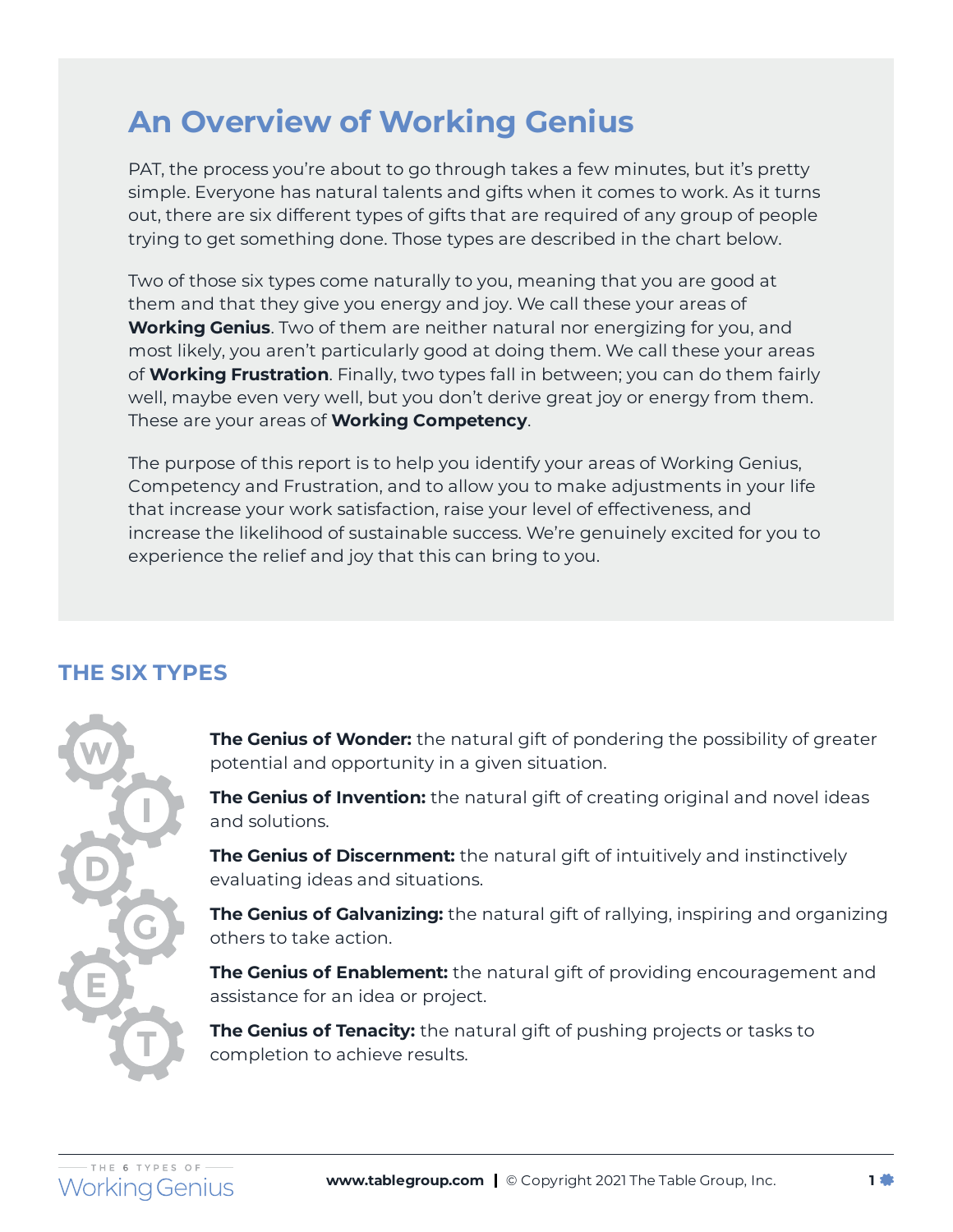# **Pat's Quantitative Results**

The information below depicts the results of your quantitative assessment. Your assessment results indicate that **Invention** and **Discernment** are likely your areas of Working Genius, **Wonder** and **Galvanizing** are likely your areas of Working Competency, and **Tenacity** and **Enablement** are likely your areas of Working Frustration. The qualitative review, beginning on the next page, will give more information about each type of Genius so that you can make a final determination.



# **WHAT YOUR QUANTITATIVE RESULTS INDICATE**

# **WORKING GENIUS:**

Your *likely* areas of Working Genius are **Invention** and **Discernment**.



You are good at and enjoy creating original and novel ideas and solutions.



You are good at and enjoy using your intuition and instincts to evaluate and assess ideas or plans.

## **WORKING COMPETENCY:**

Your *likely* areas of Working Competency are **Wonder** and **Galvanizing**.



You are capable of and don't mind pondering the possibility of greater potential and opportunity in a given situation.



You are capable of and don't mind rallying people and inspiring them to take action around a project, task or idea.

# **WORKING FRUSTRATION:**

Your *likely* areas of Working Frustration are **Tenacity** and **Enablement**.



You *aren't* naturally gifted at and/or derive energy and joy from pushing projects and tasks through to completion to ensure that the desired results are achieved.



You *aren't* naturally gifted at and/or derive energy and joy from providing others with encouragement and assistance for projects and ideas.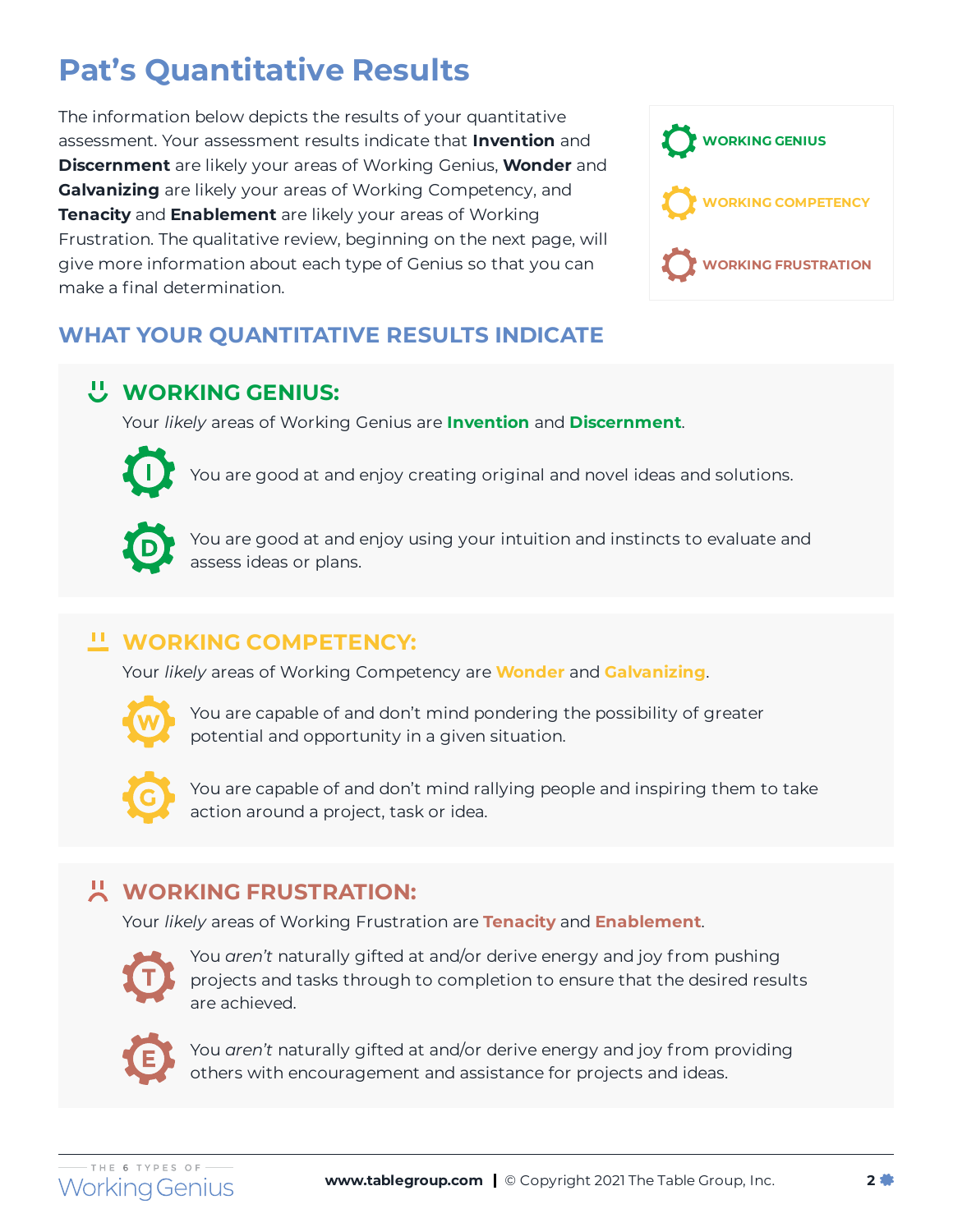# **Qualitative Review**

PAT, if your results don't indicate a clear top two, middle two, or bottom two categories, that's okay. This section will help you make a clear and final decision, and just as importantly, it will allow you to really understand the six types.

At the end of each of the following six descriptions, choose the response option that best aligns with your reaction to that type. Pay special attention to the wording associated with each choice.

So, even if your results were extremely clear, take the time to read through this section. You'll be very glad you did. Or if that's not compelling enough, you'll be sorry you didn't. And we don't want you to be sorry.

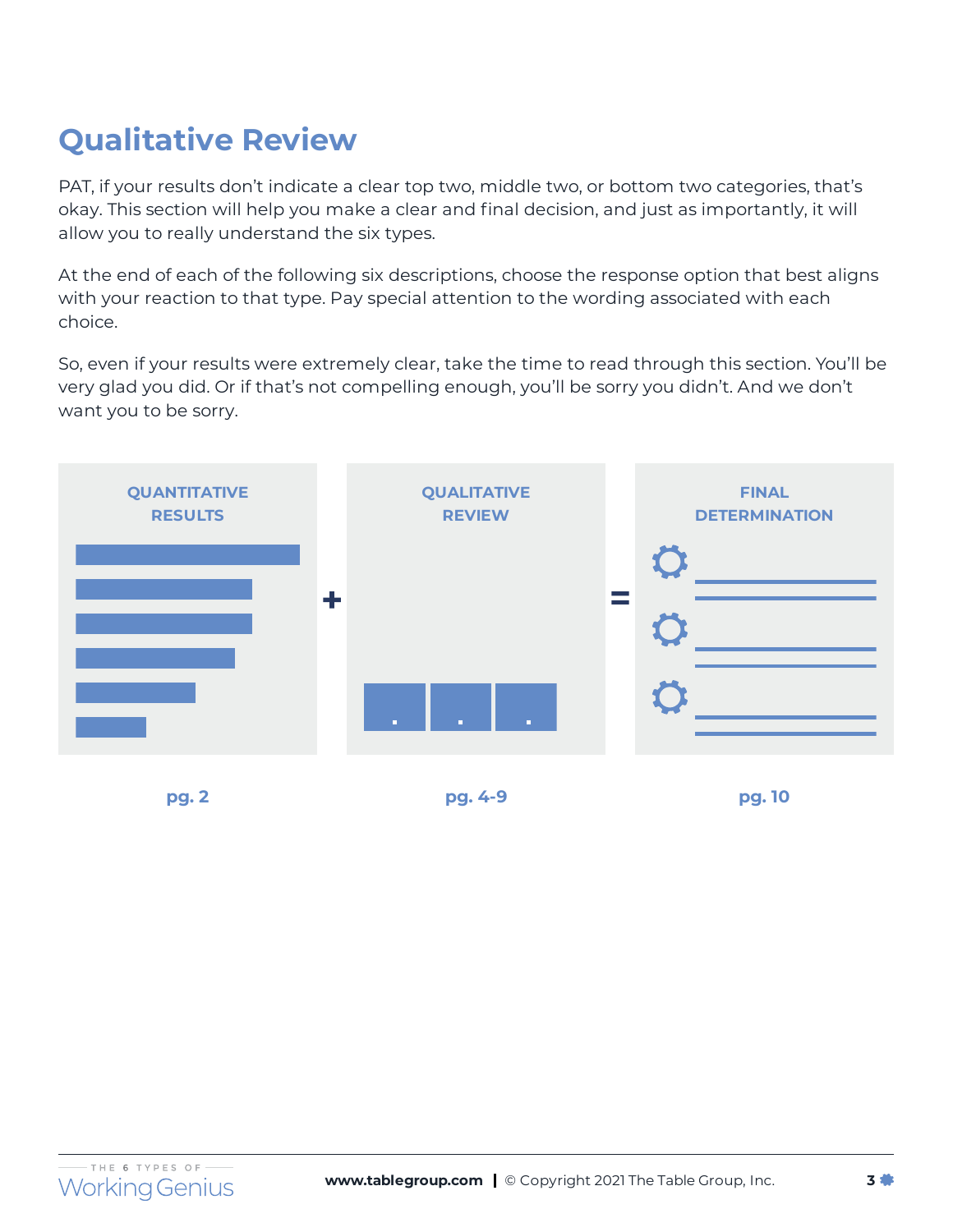

# **THE GENIUS OF WONDER**

People with the Genius of Wonder naturally ponder the need for change in a given situation and can't help but question why things shouldn't or couldn't be better. They are both curious about and bothered by unmet needs, unfulfilled potential or unrealized aspirations. Moreover, they are quite capable of sitting in their wonder, idealistically contemplating an issue or problem for relatively long periods of time.

This is one of the types of genius that few people—especially the people who have it—recognize as a genius at all. Few people recognize this natural tendency as a gift, to mention nothing of it being a required type of genius in the world of work. One of the reasons why the W genius is easily dismissed is that it often "happens" before any observable, concrete work begins. This is ironic because without it on a team or project, the needs of customers, employees, or the world might go unnoticed. In other words, W is often the very inspiration for starting a new project, program, initiative, or even a company.

#### **What people with the Genius of Wonder tend to think and say:**

- $\ddot{Q}$  "I just don't think this is the way it should be."
- "Couldn't this be better?"
- $\bullet$  "Why do we settle for things to be like this?"
- $\ddot{Q}$  "Maybe we should think about this a little more."

#### **What others think and say about people with the W genius:**

- "She's always asking 'why' and 'why not'."
- **C** "He's never quite happy with the way things are."
- $\ddot{Q}$  "She's a deeper thinker than you know."
- $\ddot{Q}$  "Uh, oh. He's off dreaming again."

#### **Select one of the options below:**

#### **Working Genius:**

This area of genius comes quite naturally to me and gives me energy and joy. I would be extremely happy if my job required me to do this often.

**Working Competency:**

I can operate within this area of genius fairly well. But it would eventually drain me of my energy if I had to do it too often.

#### **Working Frustration:**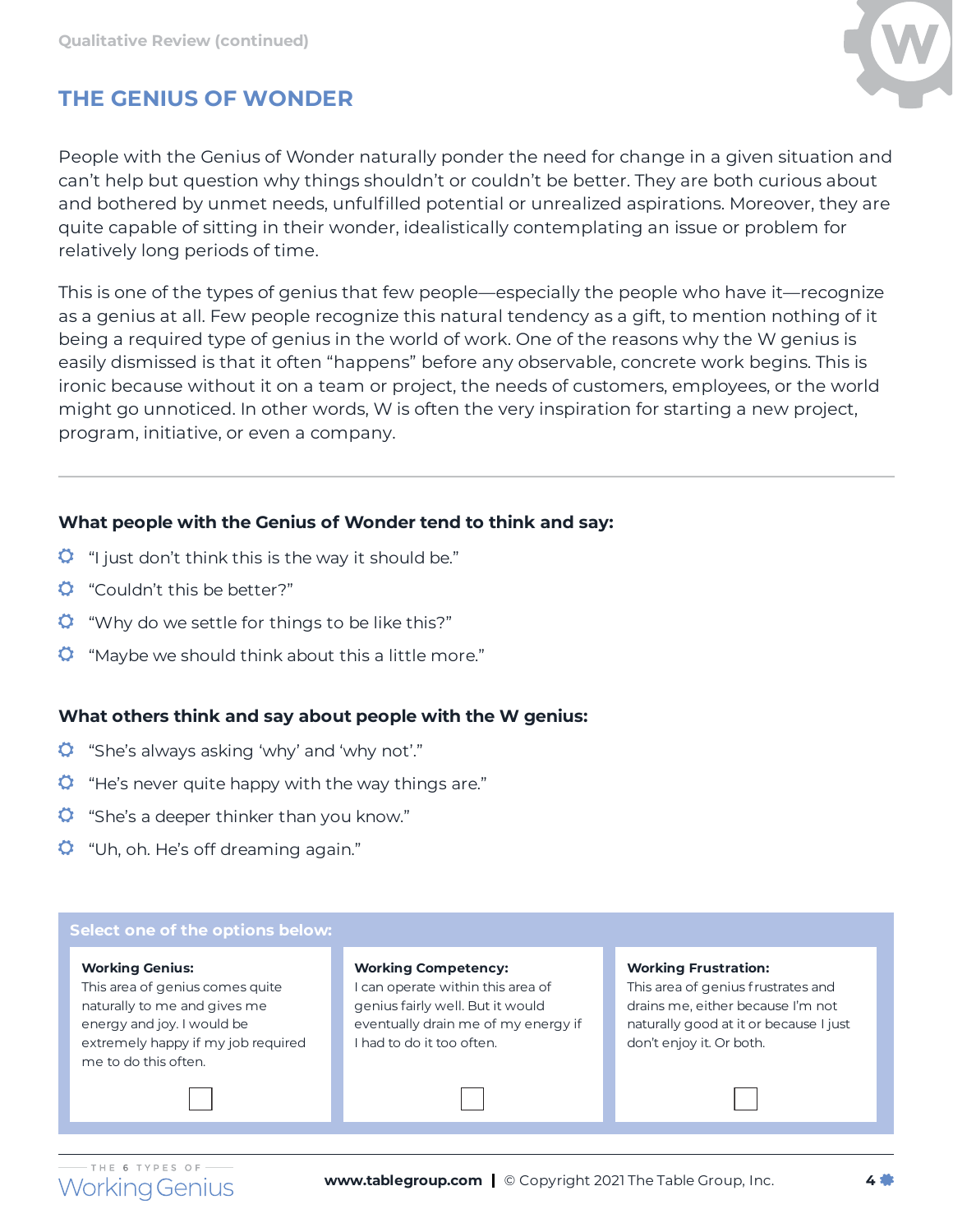

# **THE GENIUS OF INVENTION**

People with the Genius of Invention thrive on creativity. They are naturally drawn to coming up with ideas, seemingly out of nowhere, to solve the problems or address the needs that they or others identify. They are most frequently identified as "geniuses" in the most conventional way that the word is used, because what they do is so central to (though not completely sufficient for) discovery and innovation.

It seems that this particular genius is more common than one might imagine. That's because invention is certainly not limited to technical solutions or scientific discovery but can apply to the generation of new ideas around almost anything, from creating a new program for customers, designing a better office, or even planning a unique family vacation. Having said that, it is limited to a certain kind of creativity that involves originality, and without the I genius, organizations and teams suffer from a lack of novel thinking and innovation.

#### **What people with the Genius of Invention tend to think and say:**

- $\bullet$  "Hey, I've got an idea!"
- "What about this?!"
- $\ddot{Q}$  "Here's something that might work for you."
- $\bullet$  "Please let me try to come up with a solution for that."

#### **What others think and say about people with the I genius:**

- $\bullet$  "He's a genius." (Yes, these are the ones that get assigned that word.)
- $\ddot{Q}$  "Where does she come up with these ideas?"
- "He always has a new idea or solution, even if we don't ask for one!"
- <sup>2</sup> "She's so creative. She'll think of something new."

#### **Select one of the options below:**

#### **Working Genius:**

This area of genius comes quite naturally to me and gives me energy and joy. I would be extremely happy if my job required me to do this often.

**Working Competency:**

I can operate within this area of genius fairly well. But it would eventually drain me of my energy if I had to do it too often.

#### **Working Frustration:**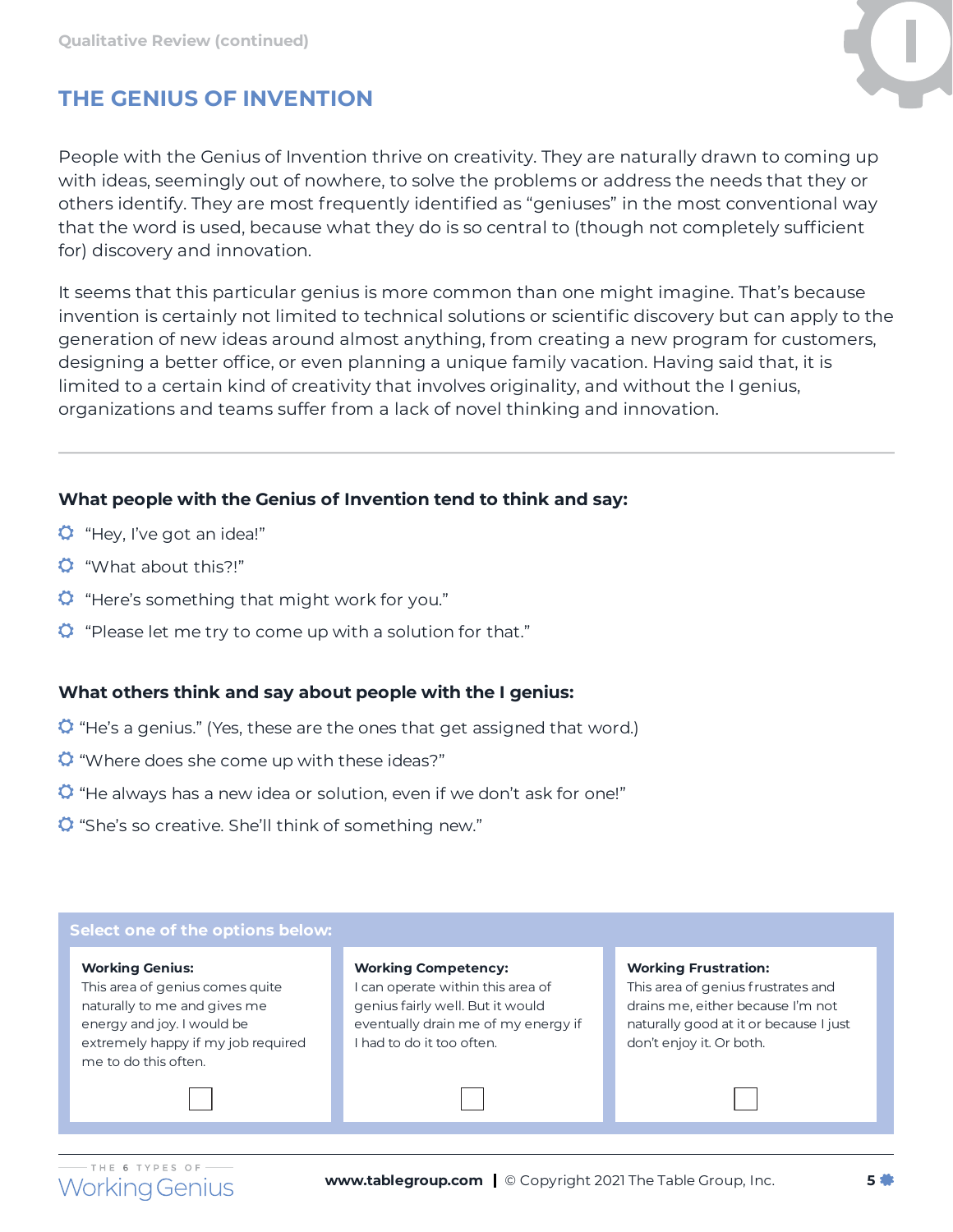

# **THE GENIUS OF DISCERNMENT**

People with the Genius of Discernment have a knack for instinctive, intuitive judgment and evaluation of ideas and options. They think in a humanly integrative way, naturally discriminating between good and bad ideas, plans or advice. Though their genius is rightly attributed to 'gut feel,' it is not based on random guesses at all, but on pattern recognition and trend identification.

This is perhaps the hardest of the genius types to identify, and because of the positive nature of the word "Discernment," it is the hardest one for some people to admit they do not have. In fact, some of those who have very little discernment struggle to understand why this is not one of their geniuses, even while the people around them are clear that it is not.

The guiding principle of the D genius is the pursuit of truth or the best answer. People who have it are good at quickly evaluating an idea, proposal or suggestion—whether they came up with it or not even without data. They have a natural and uncanny ability to assess whether something has the potential to work, and what adjustments might be necessary to make it successful. They do this by balancing practicality and common sense with emotional intelligence and intuition. Their talent lies at the heart of innovation, even if not at the beginning of it.

#### **What people with the Genius of Discernment tend to think and say:**

- "Now, *that's* a great idea!"
- $\ddot{Q}$  "Tell me more about your proposal; I think you're on to something."
- $\ddot{Q}$  "I feel like you need to think this through a little more."
- $\bullet$  "I think I know how to make that idea work."

#### **What others think and say about people with the D genius:**

- $\bullet$  "Ask her. She always seems to have the best advice."
- $\bullet$  "He has uncanny intuition. I trust his gut."
- **C** "She'll know what's good or bad about your idea."
- "He has great judgment and taste when it comes to almost anything."

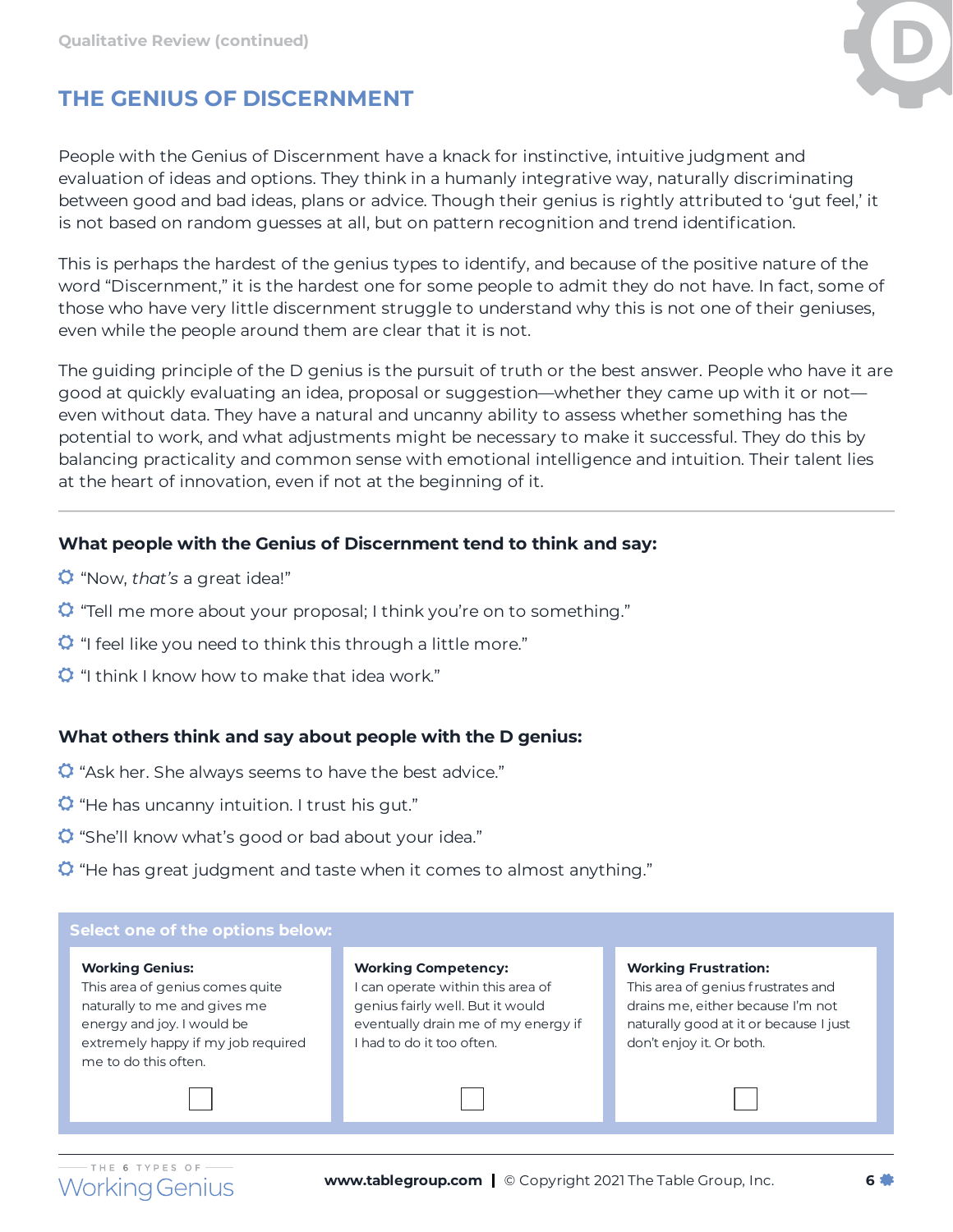

# **THE GENIUS OF GALVANIZING**

People with the Genius of Galvanizing bring energy and movement to an idea, project or function. They naturally rally others to get involved through inspiration, enthusiasm and an initial call to action.

Galvanizing often involves selling, evangelizing, recruiting and instigating. Once a person with the G genius is convinced that something is worth doing, they feel the need to get others on board and move things forward.

This is one of the easier types of genius to identify, in ourselves and others, because it is so public and observable. As such, people who don't galvanize will readily admit it, and those who galvanize others have a hard time denying their gift because it is so apparent, and valuable.

#### **What people with the Genius of Galvanizing tend to think and say:**

- $\bullet$  "Come on everyone; this is a huge opportunity!"
- $\bullet$  "Let's figure out how to get this going."
- $\bullet$  "I need you to join my team."
- "Does everyone here understand why we need to do this?!"

#### **What others think and say about people with the G genius:**

- "He's got so much energy and passion for what we're doing."
- She can't hide her excitement."
- $\bullet$  "Be careful. It's hard to resist his call to action."
- $\ddot{Q}$  "You can always count on her to get us going."

#### **Select one of the options below:**

#### **Working Genius:**

This area of genius comes quite naturally to me and gives me energy and joy. I would be extremely happy if my job required me to do this often.

#### **Working Competency:**

I can operate within this area of genius fairly well. But it would eventually drain me of my energy if I had to do it too often.

#### **Working Frustration:**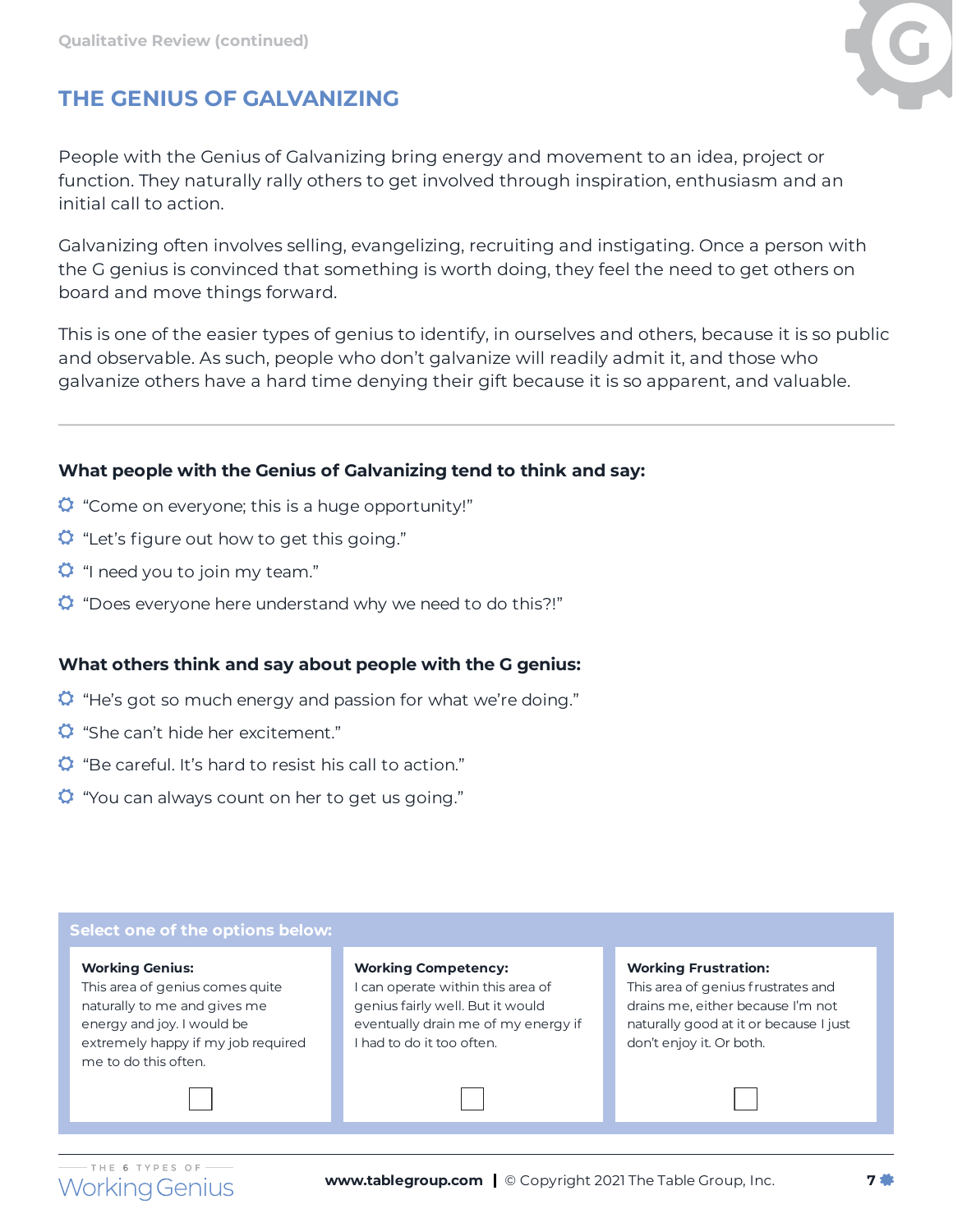

# **THE GENIUS OF ENABLEMENT**

People who have the Genius of Enablement (by the way, enablement is *not* a bad word at all, even if it's often associated with people who support others in their dysfunctions or addictions) are naturally inclined to offer their enthusiastic support to a person who needs assistance with a project, function or idea. They understand that nothing happens if people don't step up to make something happen, and they have a knack for emerging at the right moment, and just as important, in the right way. In fact, they don't insist on doing things on their own terms.

Those with this genius will have the hardest time admitting it, for two reasons. First, as I mentioned above, they incorrectly interpret the word as something negative. Second, they often downplay their gift, seeing it as just being nice, or even as a weakness associated with being a pushover! They mistakenly consider what they do to be ordinary and easy, rather than a gift that eludes many of their peers, and which is critical to the success of any endeavor.

Ironically, as much as people with the E genius tend to downplay this talent, they are usually quick to acknowledge that it fits them, as are others who value and appreciate it for the right reasons.

#### **What people with the Genius of Enablement tend to think and say:**

- $\bullet$ "I've heard enough. I'm in."
- $\circ$ "This is exciting. Sign me up."
- Ö. "Let me know how I can help."
- $\bullet$ "I want to help make this successful."

#### **What others think and say about people with the E genius:**

- $\ddot{Q}$  "She's the best team player we have."
- $\ddot{Q}$  "I don't know what we'd do if he weren't part of this."
- $\ddot{Q}$  "Make sure she understands what she's getting into."
- $\ddot{Q}$  "He'll come on board once we explain it to him."

# **Select one of the options below:**

#### **Working Genius:**

This area of genius comes quite naturally to me and gives me energy and joy. I would be extremely happy if my job required me to do this often.

**Working Competency:**

I can operate within this area of genius fairly well. But it would eventually drain me of my energy if I had to do it too often.

#### **Working Frustration:**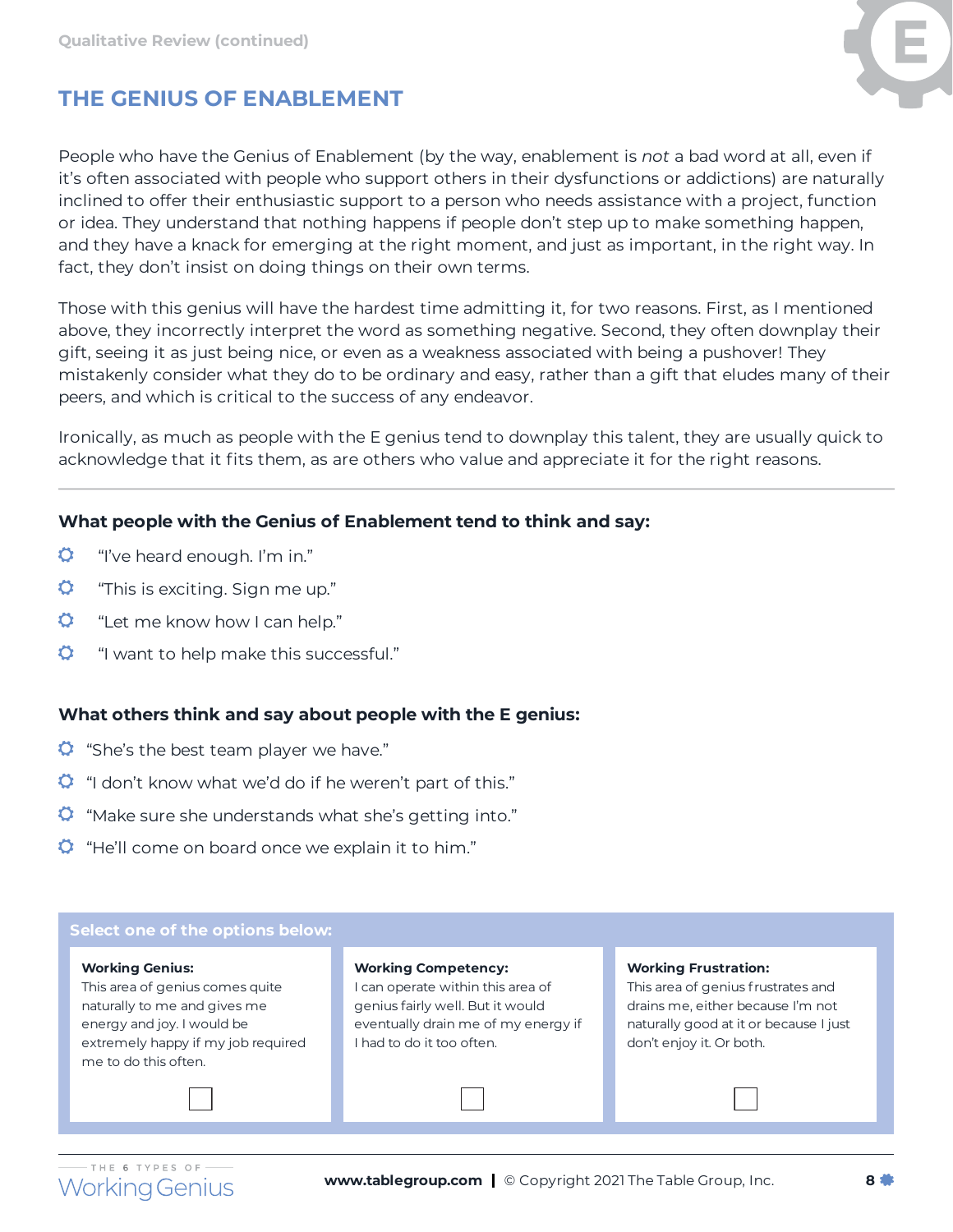

# **THE GENIUS OF TENACITY**

People with the Genius of Tenacity are all about execution, making sure that whatever they're working on is accomplished and achieves the desired results. They want to know that they have met or exceeded the required standards of performance, and that the work has had the expected impact.

The T genius is fairly easy to identify as it is greatly valued in society. However, it is not easily recognized as a genius. Those who have it often see their T as a matter of simple discipline and work ethic. Those who don't have the Genius of Tenacity often feel guilty about it, seeing themselves as missing a key characteristic of success. Both of these groups fail to recognize that the drive for completion, impact, and accomplishment is a natural and real gift.

Tenacity differs from Enablement in that it is more about the work being done than meeting the needs of others who are asking for help. People with the Tenacity genius want and need to continue doing what is required even if a project or program has lost its novelty, or if attention has shifted to something else. And while all people need and deserve human appreciation for their work, those with the Genius of Tenacity get most of their satisfaction from knowing that the work is finished, was done well, and has achieved its desired result.

#### **What people with the Genius of Tenacity tend to think and say:**

- **C** "Come on, everyone, we need to raise our standards here."
- $\Omega$  "I'm concerned that we're not going to hit our deadline."
- $\ddot{Q}$  "I think we need to stay later and work harder."
- $\Omega$  "If we miss our goal, I'm going to be really disappointed."

#### **What others think and say about people with the T genius:**

- $\bullet$  "I don't think he's ever missed his number."
- <sup>2</sup> "She doesn't want to hear any excuses."
- "Don't get in his way. He's going to do whatever it takes to get it done."
- $\bullet$  "Failure isn't a word in her vocabulary."

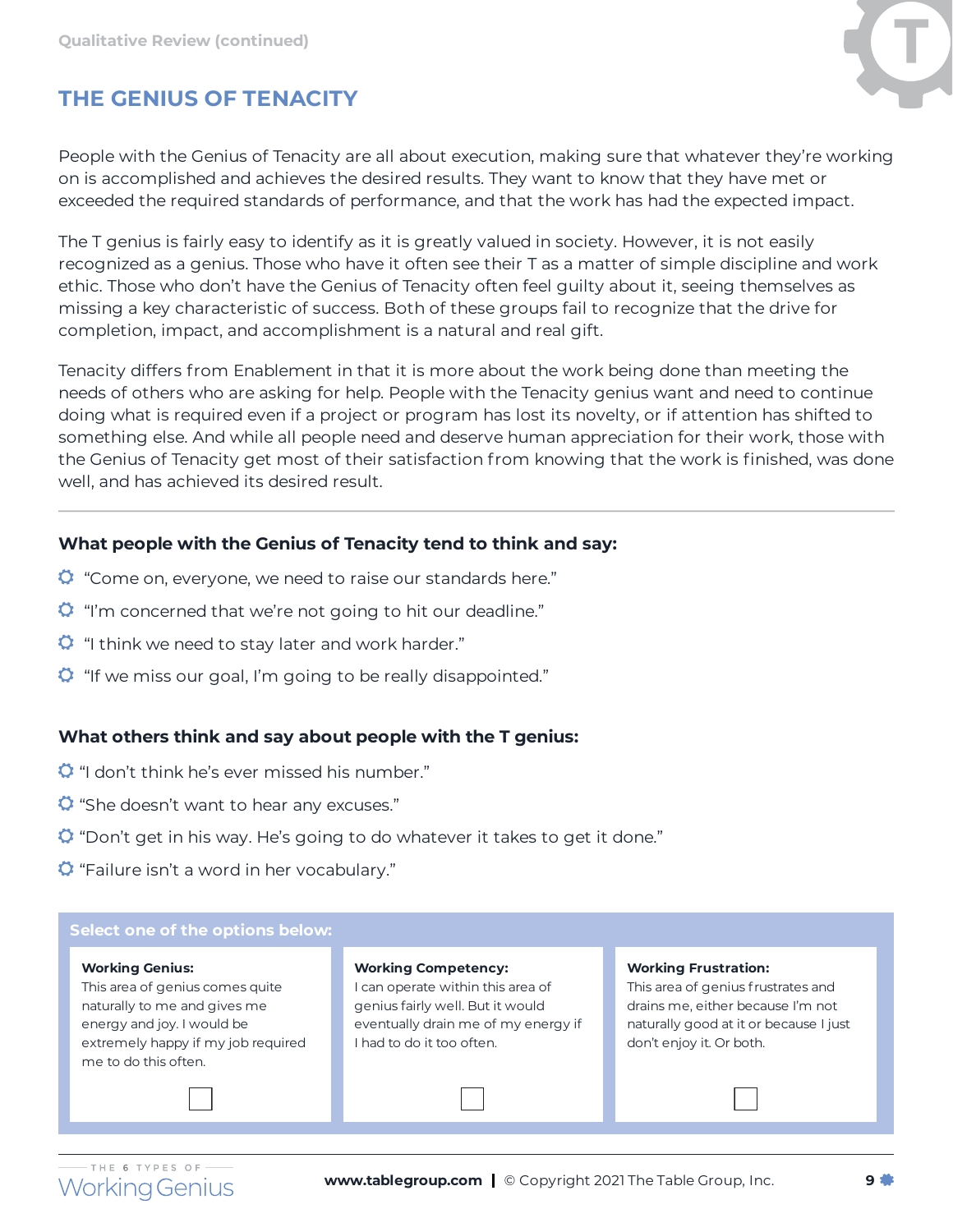# **Your Final Determination**

Using both the results of your quantitative assessment and your qualitative review, assign each of the six types to one of the three genius categories.

## **Working Genius**

(my most natural, energizing and joyful areas of genius; a perfect role for me)



# **Working Competency**

(my areas of reasonable capability and moderate satisfaction; a pretty good role for me)



# **Working Frustration**

(my areas of drudgery and/or low competence; a very poor role for me)



**Now take some time to learn how to apply these insights in your life, as a team and as an individual.**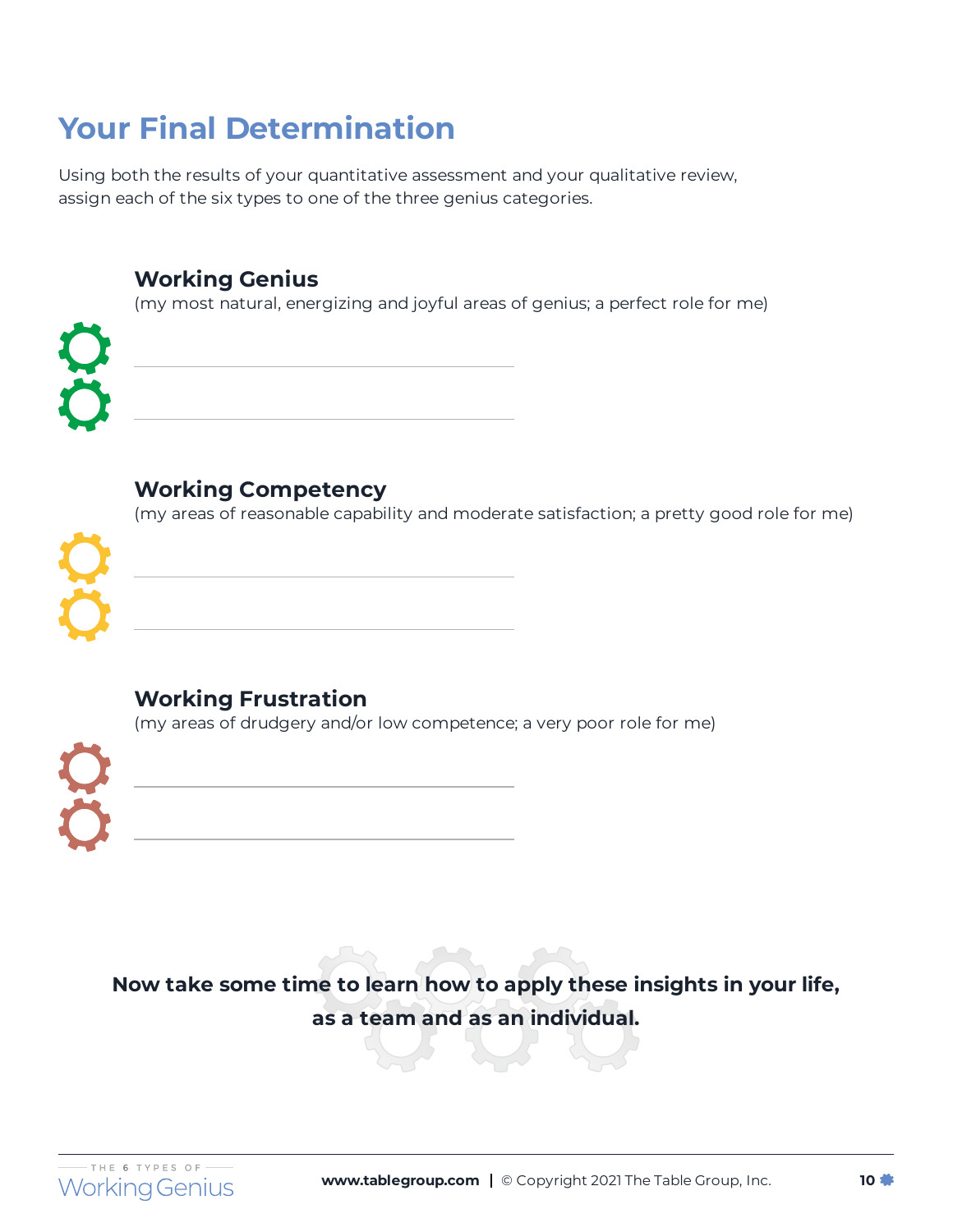# **Putting Your Genius to Work on Teams**

The Six Types of Working Genius create an interdependent model and provide a comprehensive process for accomplishing any type of work. Each type of genius receives and/or gives something to adjacent types, creating a work flow leading from Ideation (Wonder and Invention) to Activation (Discernment and Galvanizing) to Implementation (Enablement and Tenacity).



**TENACITY** commits to ensuring that the idea or solution gets completed and that results are achieved

When teammates better understand their own and their coworkers' relative areas of Genius, Competency and Frustration, they are immediately more capable of doing five things:

- . Understanding why they have been successful or unsuccessful in past endeavors.
- . Avoiding making unfair and inaccurate judgments about one another's motivation.
- . Alleviating their own guilt about struggles they've had in work.
- . Making quick and concrete adjustments to their roles and responsibilities to better tap into one another's strengths, and avoid one another's weaknesses.
- . Getting more done in less time.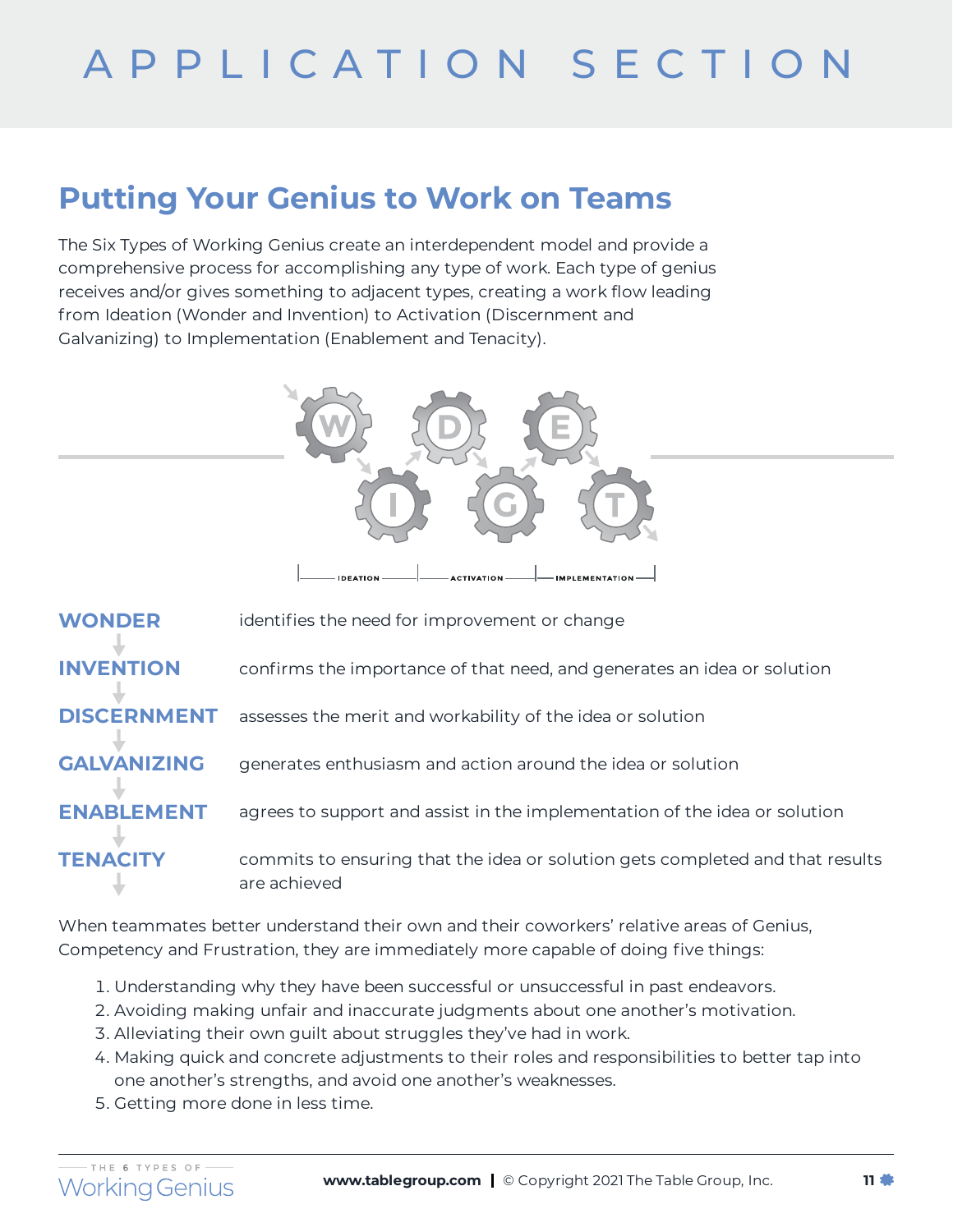## **TEAM APPLICATION EXERCISE**

**There are two fundamental ways that a team can be transformed by using The Six Types of Working Genius.**

**First,** individual team members can increase their productivity and morale by maximizing the time they spend in their areas of genius and minimizing the time they spend in their areas of frustration.

**Second,** a team can significantly increase the likelihood of success by ensuring that they have filled all six of the geniuses required to get something done.

Thankfully, these two approaches are best accomplished together. The question is, "how?" Here are four practical steps to make it happen.

## **Four Simple Steps**

**Step 1:** Have every team member complete the assessment and review their individual reports (30 minutes).

**Step 2:** Get together and have every team member reveal his/her areas of genius, competency and frustration (15 minutes).

**Step 3:** Map out the team's geniuses on a whiteboard or flipchart, review and discuss the collective results and their implications (60 minutes).

**Step 4:** Identify any adjustments that can be made to fill areas of genius that are lacking, and perhaps to reorganize roles and responsibilities to allow people to better utilize their areas of genius (60 minutes).

By using The Six Types of Working Genius, a team can identify, discuss and address serious individual and collective problems in less than three hours.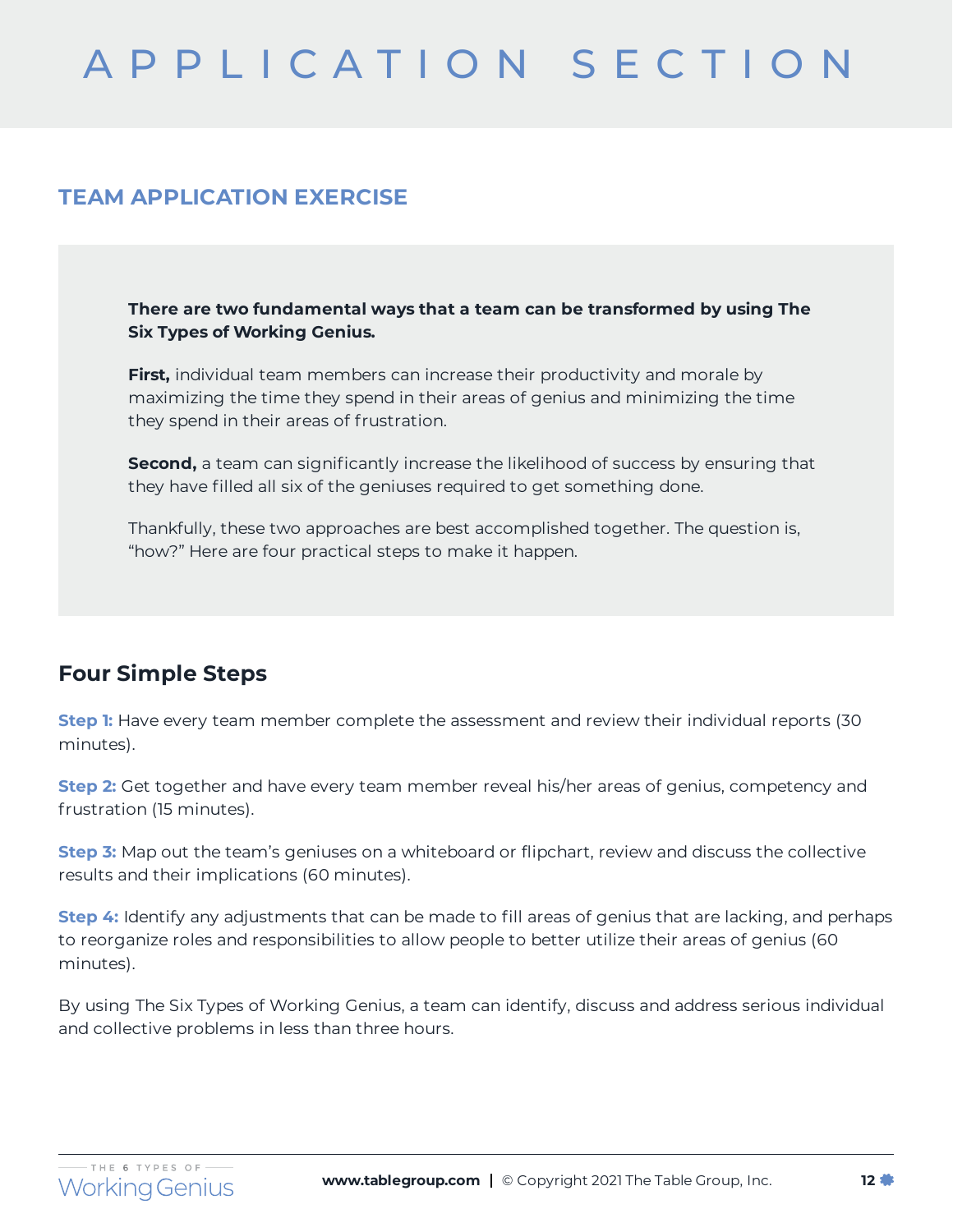## **The Impact on Teams**

Every team is different. That's because they have different objectives, and because they are made up of people with different areas of working genius, competency and frustration. However, the problems that teams face when they lack one or more of the areas of genius tend to be quite similar. Let's look at those problems now, assuming just one of the areas of genius is missing.

**Wonder** - When a team is underrepresented in the Genius of Wonder, it will often fail to identify serious problems or take advantage of major opportunities. Teams without Wonder don't take the time to collectively ponder and discuss what is going on in its environment. They prefer to "get things done." Unfortunately, they often fail to recognize that what they are "getting done" may not be addressing the most important needs within the organization or industry. The Genius of Wonder allows a team to spend adequate time with uncertainty and ambiguity, allowing it to dream, speculate, brainstorm and contemplate what matters most. Without Wonder, that team may focus too much on being efficient, but without being effective.

**Invention** - When a team is underrepresented in the Genius of Invention, it may find itself revisiting the same problems again and again, and frustrated that little progress is being made. Teams without Invention may keep relying on the same product or service or idea, hoping that it will somehow work "this time." They may become burned out and helpless as competitors are overtaking them in spite of all the hours and energy being spent. The Genius of Invention allows teams to generate novel solutions and ideas so that their hard work brings about real benefits.

**Discernment** - When a team is underrepresented in the Genius of Discernment, it will find itself trying to implement ideas or solutions that turn out to be inadequate or ineffective. Teams without Discernment often experience high rates of failure in new products, services, or initiatives, wondering why they don't notice problems or issues before launching those initiatives. They often experience tension and blaming between the people who come up with new ideas and those tasked with implementing them. The Genius of Discernment allows teams to evaluate ideas and programs, making it possible to avoid bad ones before it's too late, and tweak good ones to bring about the best possible outcome.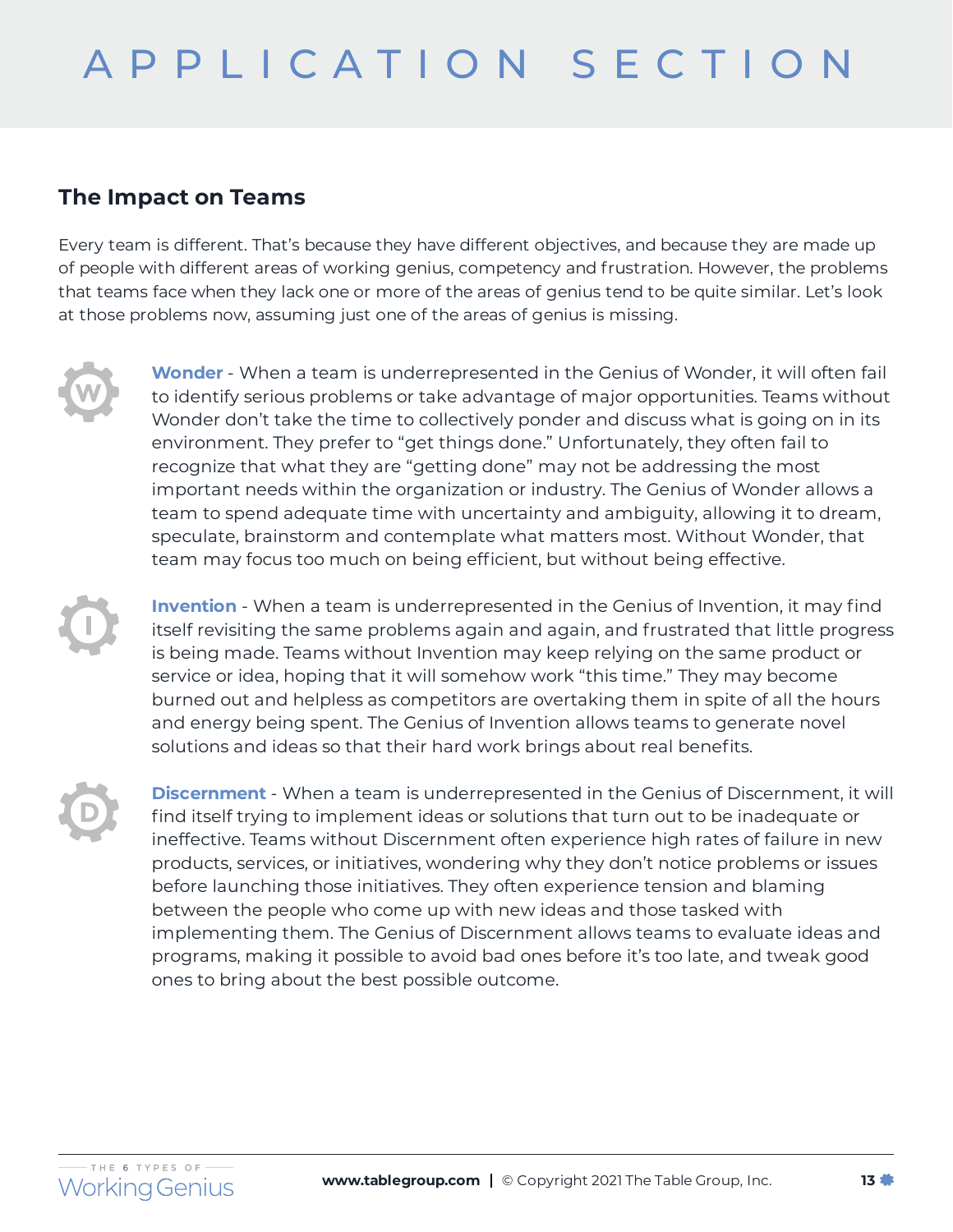## **The Impact on Teams Continued**

**Galvanizing** - When a team is underrepresented in the Genius of Galvanizing, it will often fail to act on ideas or initiatives that once seemed so promising. Teams with this problem will wonder why less-innovative competitors are experiencing more success than they are. Without Galvanizing, teams fail to generate the enthusiasm and support necessary to get a new idea or program off the ground, leaving them feeling conceptually brilliant and practically deficient. The Genius of Galvanizing ensures that good ideas get the attention and mobilization they need.

**Enablement** - When a team is underrepresented in the Genius of Enablement, it will experience a lack of enthusiasm and camaraderie, leaving programs and projects to wilt or wither. Teams without Enablement fail to respond to the passion and energy of the Galvanizer. Good ideas fail to get traction, leaving team members to feel frustrated and isolated. The Genius of Enablement ensures that teams have the needed support and volunteerism that moves ideas and projects into the first stages of implementation.

**Tenacity** - When a team is underrepresented in the Genius of Tenacity, it will often fail to complete projects according to desired standards, or to complete them at all. Teams without Tenacity find that their collective energy and focus diminishes as soon as an endeavor loses its novelty, and people move on to the next shiny object or emergency. The Genius of Tenacity ensures that teams finish well and allows them to see the full impact of an idea or project realized in the world.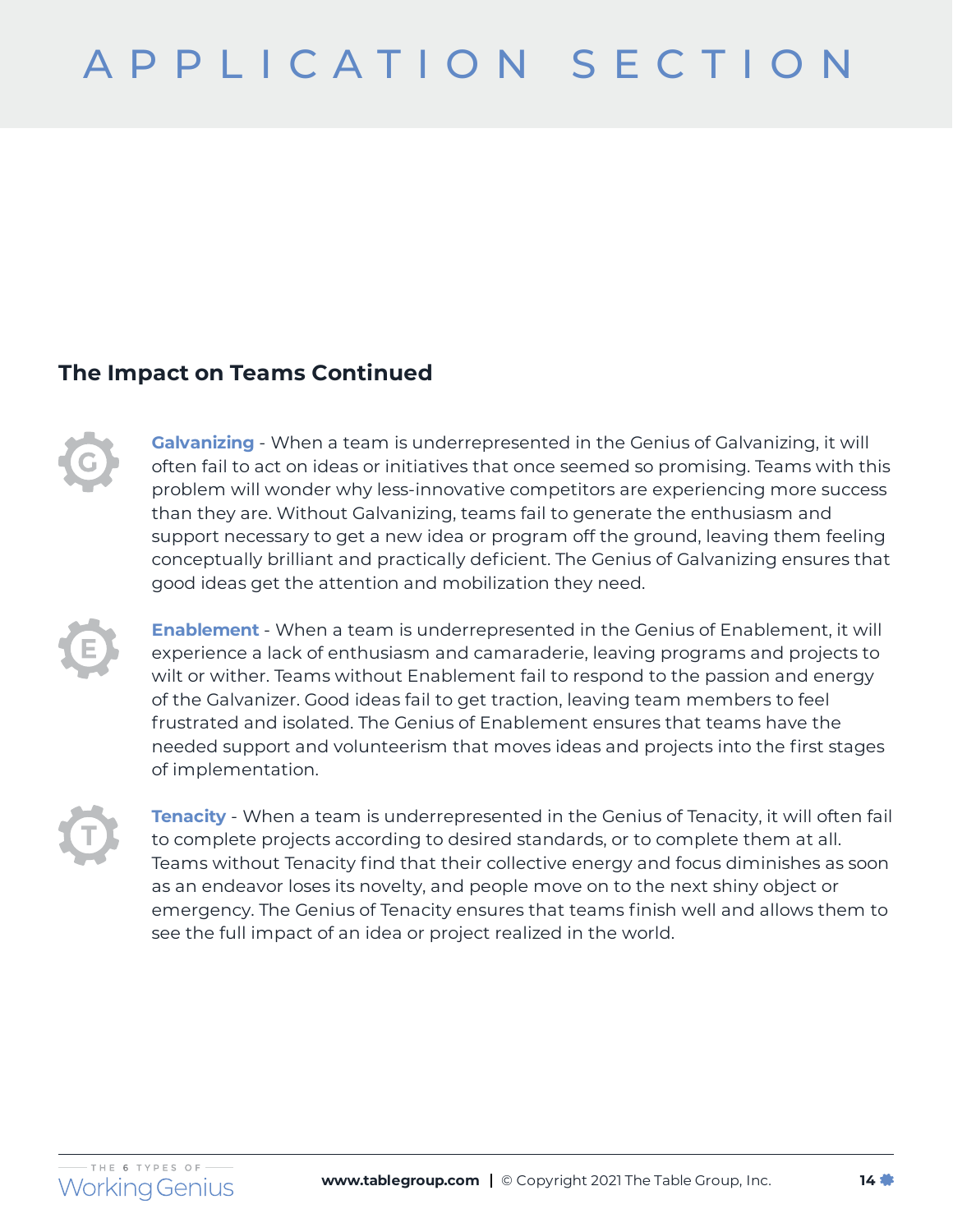# **Putting Your Genius to Work as an Individual**

#### **Adjusting Your Responsibilities in a Current Job**

If you're in a job that isn't allowing you to operate within your areas of Working Genius or Competency, talk to the people you work for and help them understand how you could contribute more to the organization. Though it makes sense for your own satisfaction, approach the situation in terms of how you can be more valuable to the people around you—customers or coworkers. And don't be afraid to show that by shifting your job slightly or greatly, your passion for your work would increase. Most managers want to help their employees find more passion in what they do.

#### **Getting a New Job**

When researching or interviewing for jobs, it is critical to ask questions about whether the work will fit your Working Geniuses, or at least your Working Competencies. No job will be perfect, and everyone will have to do unpleasant work from time to time. But pursuing a job or talking someone into hiring you for a job that makes you frustrated never turns out well as it will lead to misery and likely failure.

#### **Choosing a Career or Job**

Too much attention around career decisions focuses on choosing a particular industry or function. "You should work in high tech," or "I think you would be great in marketing." In reality, the nature of the job itself is more important than the industry or function. For instance, there are great jobs in almost any industry for people with any of the six types of Working Genius, and there are miserable jobs in those same industries for every type. What matters much more than where you work or what your title is, is what the job itself entails and whether it aligns with your Working Geniuses, or at the very least, your Working Competencies.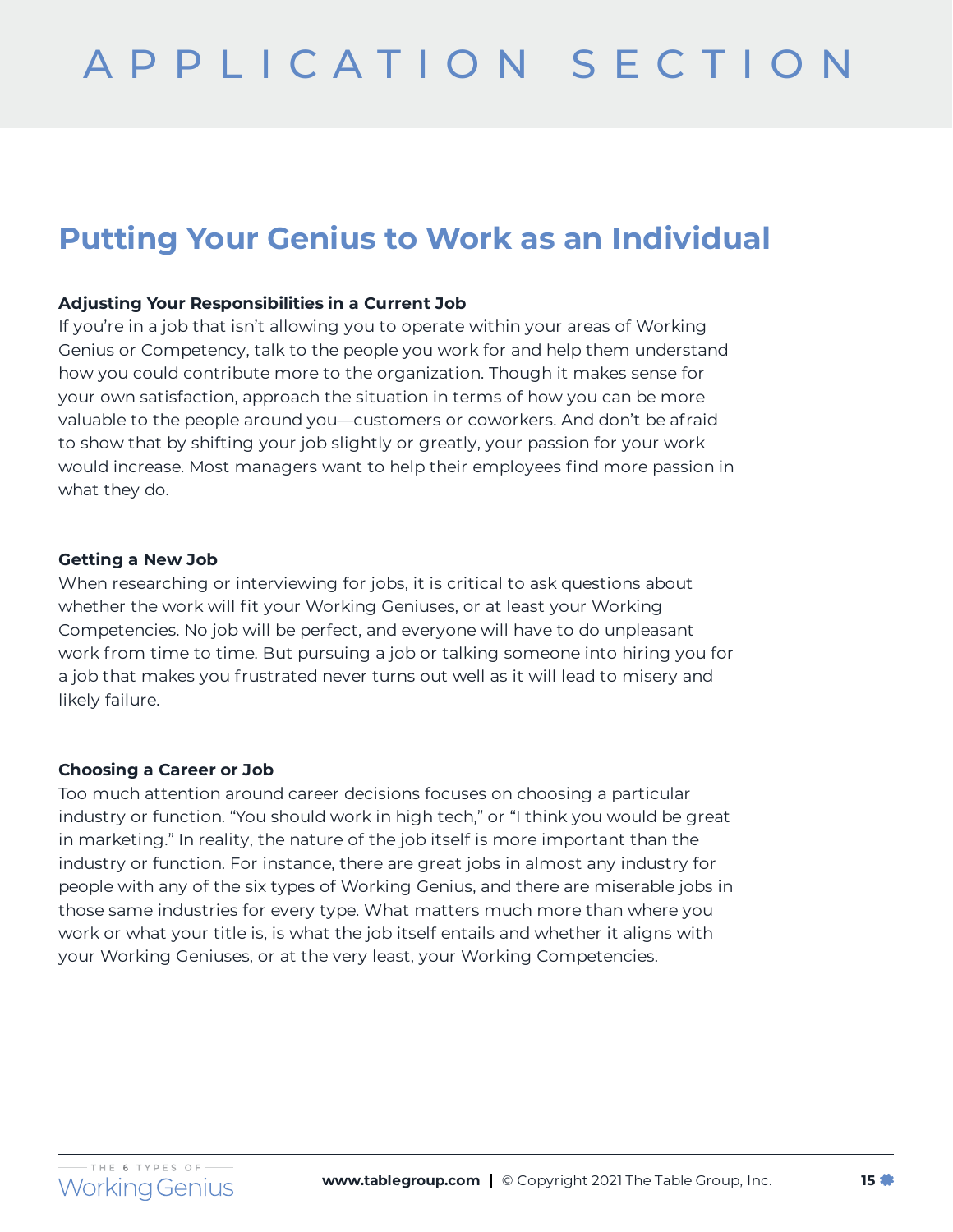# **Going Deeper**

**If you watch just one video about the Working Genius model, make it this one. Pat explains the model in depth and explores the various applications in work and home life. (17 minutes)**